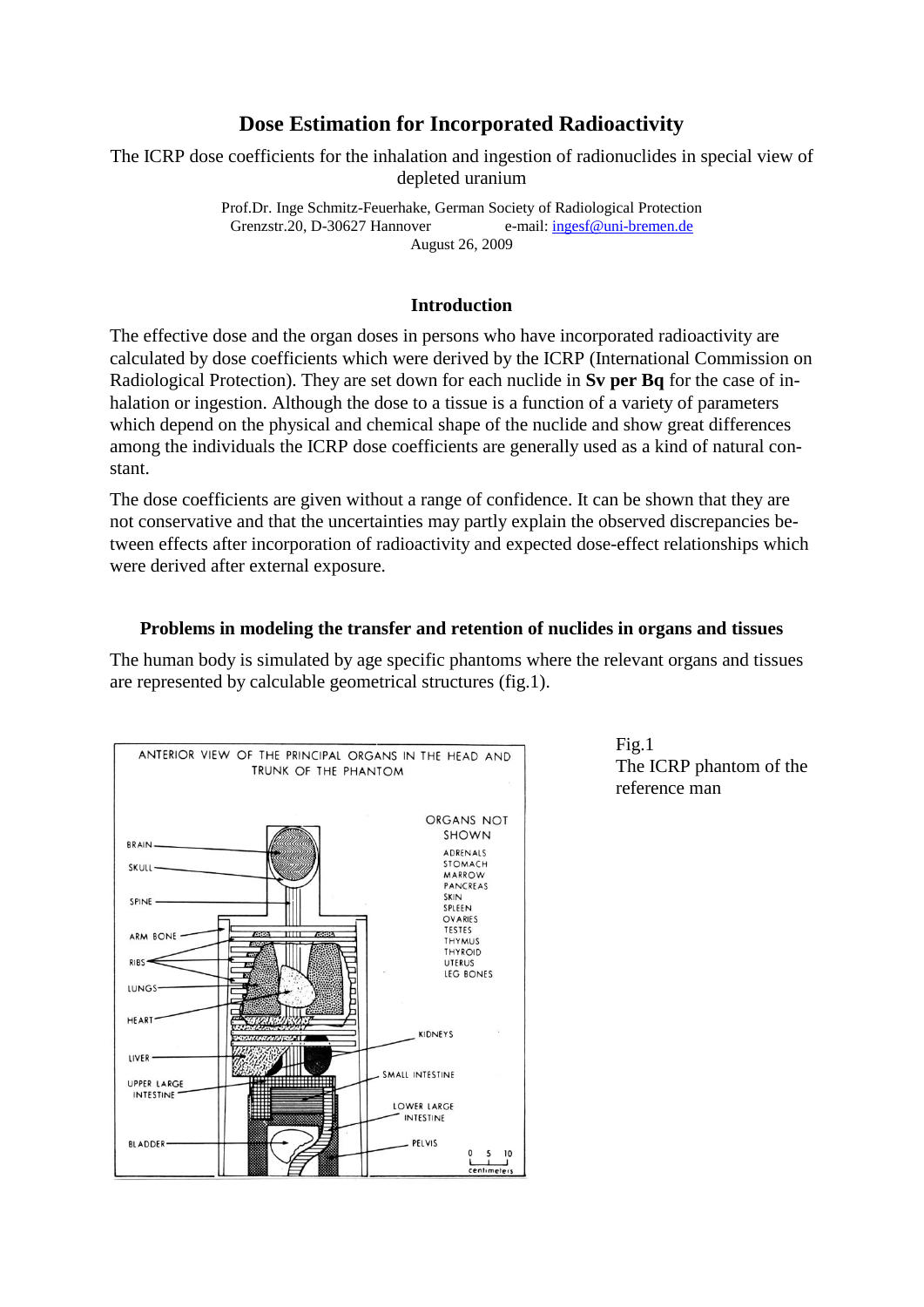The red bone marrow as origin for the development of leukaemia is assumed to be homogeneously distributed in the whole skeleton.

The dose rate originated by the deposited radioactivity in the organs and tissues is accumulated to the lifetime dose assuming a mean life expectancy of 70 years. The exposures by the daughter products of the decay are included.

In order to simulate the distribution of the radioactive substance in the body and its retention in the different tissues the ICRP has developed a biokinetic model (ICRP No.30), see fig.2. The radionuclide may enter the organism via the respiratory tract or the gastrointestinal tract from where it is absorbed by the body fluids and then translocated to the organs and other tissues. Each organ or tissue of deposition is assumed to consist of one or more compartments, and from each of these compartments the radionuclide is translocated to the excretion pathways. For simplicity, it is usually assumed that there is no feedback in the system.



Fig.2 General model of the ICRP to represent the kinetics of radionuclides in body compartments (exceptions are noted in the metabolic data for individual elements).

The model of the gastrointestinal tract (GI) consists of the compartments of the stomac, small intestine, lower colon, and upper colon which are passed by the nuclide sequentially with assumed biological half-lives (fig.3). The absorption from the gut by the body liquids occurs in the small intestine according to an absorption fraction  $f_1$  which represents the portion of the whole substance which is resorbed.

The biokinetic model of the ICRP publication No.30 was developed in order to derive limits for the incorporation of radionuclides for workers, i.e. adults. The dose coefficients committed by the EU (Council Directive 96/29/EURATOM) were developed in the later ICRP publications Nos.56, 67, 69, and 71. They include values for persons of the normal population for the effective dose and for different organs and tissues, regarded for age classes 3 months, 1 year, 5 years, 10 years, 15 years, adults. The values for adults differ in several cases from the estimates for workers. Sex specific alterations are not considered. Data for embryos and fetuses were published in the year 2001 (ICRP No.88).

The methodology of the ICRP shows that the dose coefficients are not derived in a conservative mode. Conservatism would mean that the predominant part of the occuring exposures would be included in a way that no underestimations of doses could be possible. Instead of that a kind of median estimation is aspired.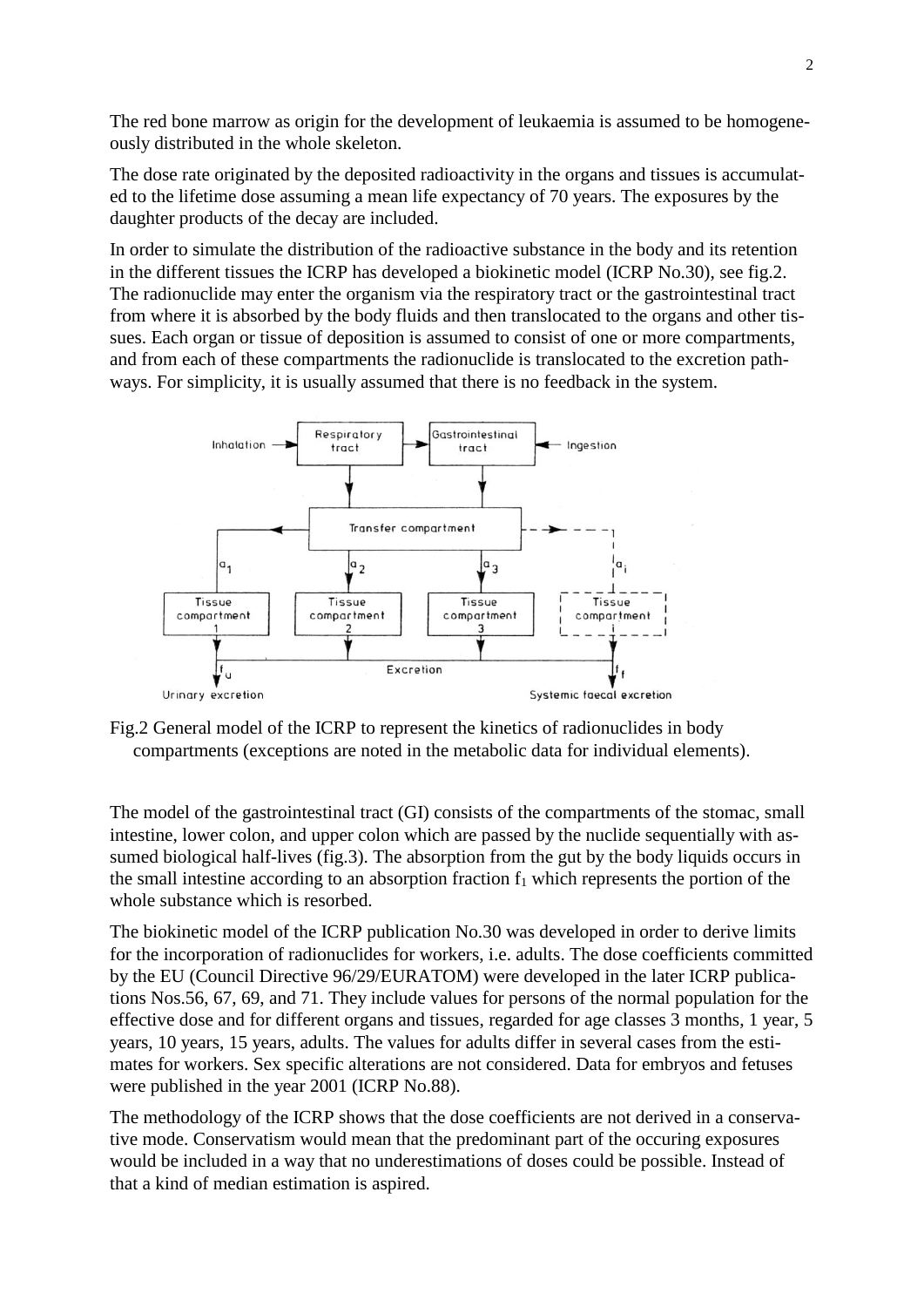Many parameters are involved in the estimation of a dose after incorporation of a radionuclide which show great variations in individuals and many uncertainties because of lacking knowledge. Table 1 shows a selection of presently valid dose coefficients.



Generally, it must be stated, that the use of the ICRP dose coefficients is suffering from the following problems:

- the dose coefficients are derived without confidence limits
- the biokinetic models of the ICRP are of such a high complexity that the user is not able to evaluate their reliability

Additionally, the effective dose may be higher in reality because of the high Relative Biological Effectiveness (RBE) of alpha-irradiation which is not estimated conservatively by the weighting factor  $w_R$  of 20 of the ICRP in comparison to X- and gamma-rays.

#### **Dose estimation in the case of aerosol inhalation**

The uptake of radionuclides by inhalation is considered to be relevant for workers in nuclear establishments and in nuclear medicine, furthermore for the population after nuclear accidents and from contaminations by Radon in the environment.

Radioactive nuclides may be inhaled although they are not gaseous. This is the case for solid substances if they occur as aerosols. The ICRP divides the respiratory tract in five anatomical regions (fig.4): the anterior nasal region (Extrathoratic  $ET_1$ ), the region of the naso-oropharynx/larynx ( $ET_2$ ), the bronchi (BB), the bronchioles (bb), and the alveolar interstitium (AI). The distribution of the radionuclide to these regions depends on the spectrum of particle sizes characterized by an activity median aerodynamic diameter (AMAD,  $\mu$ m) which is gained by randomising according to the radioactivity.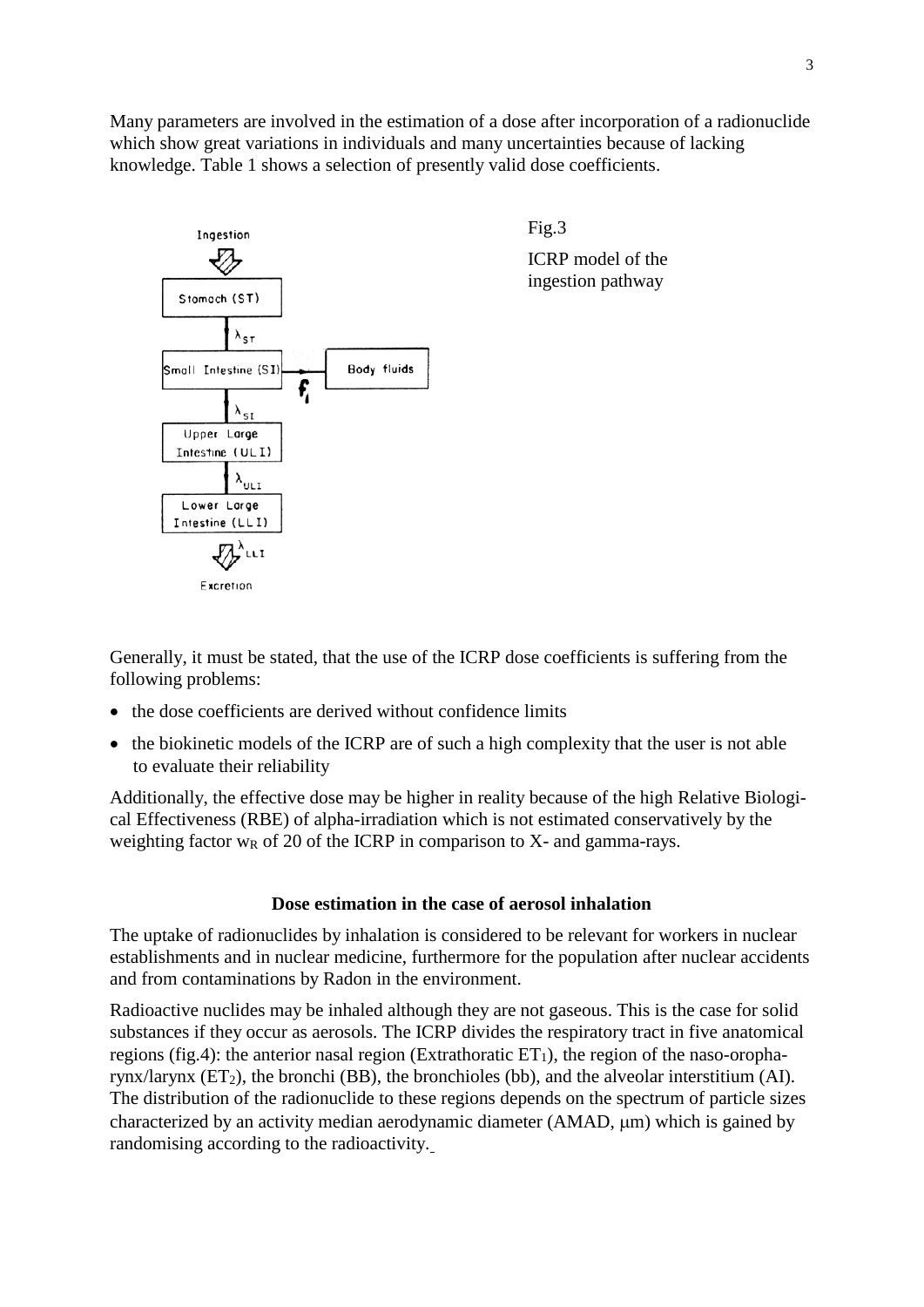The anatomical regions except  $ET_1$  contain several compartments from where the substance is transferred to the GI tract. The relative volume of the different compartments and the halflives of the transfer depend on the physico-chemical properties of the aerosol.

**Tab.1** Dose coefficients for selected radionuclides after inhalation and ingestion by adults (members of the public) and in children  $\leq 1$  y, committed for cases of unknown chemical of the compound

Effective dose by EU Directive 96/29/EURATOM in Sv/Bq Particulate aerosol size for inhalation of particles of diameter 1 AMAD (1 μm)

| Nuclide       | Type of  | Origin     |                  | Adults           |                  | Children $\leq 1$ y  |
|---------------|----------|------------|------------------|------------------|------------------|----------------------|
|               | decay    |            | Inhalation       | Ingestion        | Inhalation       | Ingestion            |
|               |          |            |                  | Sv/Bq            |                  | Sv/Bq                |
| $K-40$        | $\beta$  | natural    | $2.110^{-9}$     | $6.210^{-9}$     | $2.410^{-8}$     | $6.2~10^{-8}$        |
| $1.2610^9$ y  |          |            |                  |                  |                  |                      |
| $Co-60$       | $\beta$  | neutron    | $3.110^{-8}$     | $3.410^{-9}$     | $9.210^{-8}$     | $5.410^{-8}$         |
| 5.27 y        |          | activation |                  |                  |                  |                      |
| $Sr-90$       | $\beta$  | fission    | $1.6 10^{-7}$    | $2.810^{-8}$     | $4.2 \, 10^{-7}$ | $2.3 \times 10^{-7}$ |
| 29.1 y        |          | product    |                  |                  |                  |                      |
| $Cs-137$      | $\beta$  | fission    | $3.910^{-8}$     | $1.310^{-8}$     | $1.110^{-7}$     | $2.110^{-8}$         |
| 30.0 y        |          | product    |                  |                  |                  |                      |
| U-238         | $\alpha$ | natural    | $8.010^{-6}$     | $4.5 \, 10^{-8}$ | $2.910^{-5}$     | $3.4\ 10^{-7}$       |
| 4.47 $10^9$ y |          |            | S                | $f_1 = 0.020$    | S                | $f_1 = 0.040$        |
|               |          |            | $f_1 = 0.002$    |                  | $f_1 = 0.020$    |                      |
| $U-235$       | $\alpha$ | natural    | $8.510^{-6}$     | $4.710^{-8}$     | $3.010^{-5}$     | $3.5 \, 10^{-7}$     |
| 7.04 $10^8$ y |          |            | S                | $f_1 = 0.020$    | S                | $f_1 = 0.040$        |
|               |          |            | $f_1 = 0.002$    |                  | $f_1 = 0.020$    |                      |
| Pu-239        | $\alpha$ | breeding   | $1.2 \, 10^{-4}$ | $2.5 \, 10^{-7}$ | $2.110^{-4}$     | $4.210^{-6}$         |
| 24,100y       |          | product    |                  |                  |                  |                      |

The time given in the first column is the (physical) half-life of the nuclide

## **The respiratory tract model of the ICRP**

Fig.5 shows the respiratory tract model in a revised version published in 1994 (ICRP No.66). Contrary to the formerly applied simulation (ICRP No.30) which intended to result in a mean lung dose the different radiation sensitivity of the lung tissues are now considered. The tissue of the compartment  $ET_2$  in the extrathoratic region is weighted with a sensitivity factor of 1. Compared to that the compartment BB of the bronchial region is considered to be less sensitive by a factor of 3 and also the tissues of bb and AI. The pulmonary lymph nodes where radioactive particles can be stored are considered to have only 1/1000 of relative sensitivity, and also the tissue of the anterior nasal region  $ET_1$ .

Particles which enter the extrathoratic region ET will be transported quickly by the superficial fluids (fast). In the thoracic part they are devided between the bronchial compartments BB and bb where a relatively fast transport occurs by the cilia, and the compartment AI where the passage is slow.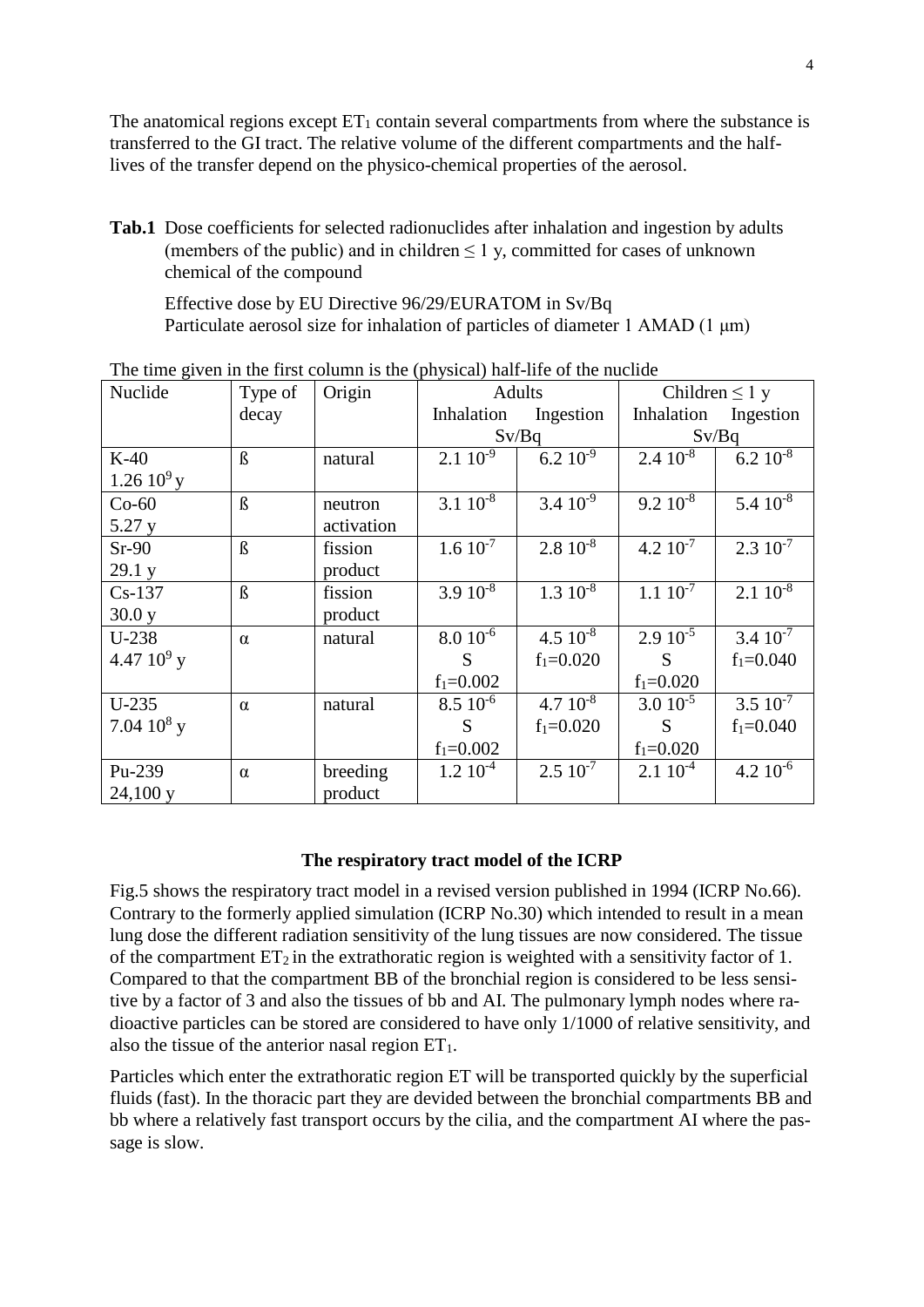

Fig.4 Respiratory tract

The transfer of radioactive aerosols which are inhaled as solid particles to the blood and the following compartments of the body is very difficult to simulate in a quantitative way, because the deposition in the five regions of the respiratory tract depends not only on the size of the particles but also from the respiratory volume and frequency. The transfer is also influenced by the solubility of the substance which also depends on the particle size. The particle size is important for the elimination from the lungs following the deposition. Breathing through the mouth or the nose is relevant, too.

The weighted compartment doses are accumulated to the lung dose equivalent.

The efficacy of the cilia in transporting the deposited particles in each region is discussed controversely (ICRP No.66). The model assumes that half of the particles deposited in BB and bb are subjected to a "slow" clearance. The likelihood that a particle is cleared slowly by the mucociliary system is assumed to depend on its physical size.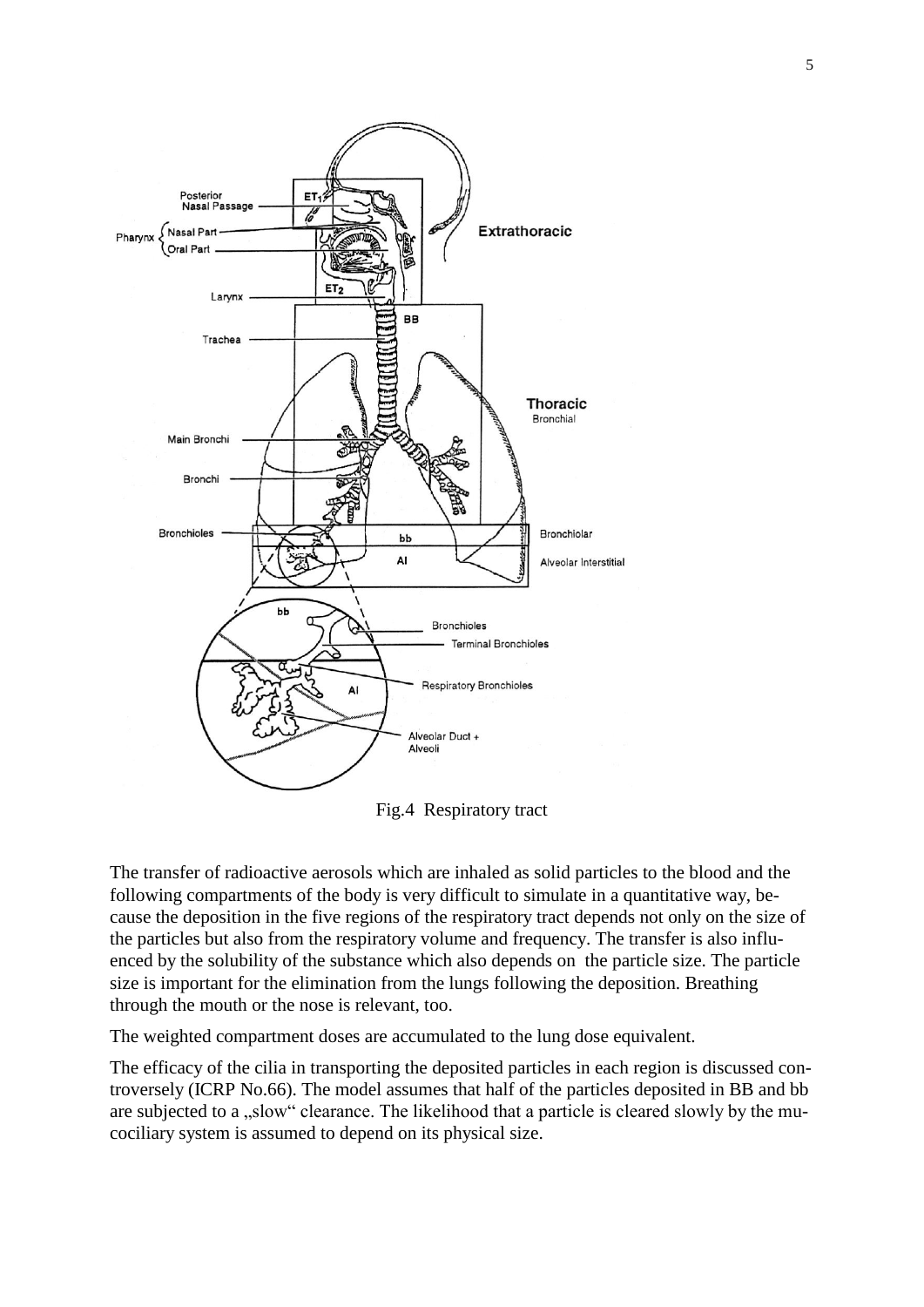

**Fig.5** Respiratory tract model of the ICRP

Material which is deposited in the AI region is divided between 3 compartments  $(AI_1-AI_3)$ , each showing a slow but specific rate of transport.

According to these modifications further qualities have to be considered: the physical mode of the inhaled substance, i.e. gaseous or as aerosol, and then the distribution of sizes; the chemical compounds and their solibility in the lungs. Because these parameters are not generally known in practice, there is a new discussion in the scientific literature about the resulting reliability of the inhalation dose coefficients derived in such a manner.

The former grouping of the radioactive substances in the classes D (days), W (weeks), and Y (years) was not adopted in the new lung dosimetry. Introduced were the classes F (fast), M (moderate), and S (slow) which are now related only to the absorption by the blood in the lungs. The transfer factors to the gastro-intestinal tract and to the lymph nodes are regarded as similar for all classes.

The description of the new lung model and its parameters is very complex and represents a book of 482 pages (ICRP No.66). It is doubted by critics that the higher complexity of the model is accompagnied by a higher reliability of the dose coefficients.

Applying the model, Roy has derived confidence regions for the inhalation dose coefficients by varying the particle size distributions and the dissolution within the proposed range. According to the quantity of the confidence interval he divides the nuclides into 4 classes which are considered each to enclose 90 % of the occuring cases. In the third class the confidence interval lies in a region where the lower and the upper limit of the confidence interval differ by factors between 16 and 64. The fourth class has even higher ranges.

Co 60 in the case of inhalation is adjoined by Roy to the second class (factor between the lowest and the highest value of the 90 % confidence limit 4-16) deriving the effective dose, and to the third class for the lung dose. It must be noticed that these variations are originated by systematical differences, therefore they can be relevant for whole contaminated populations and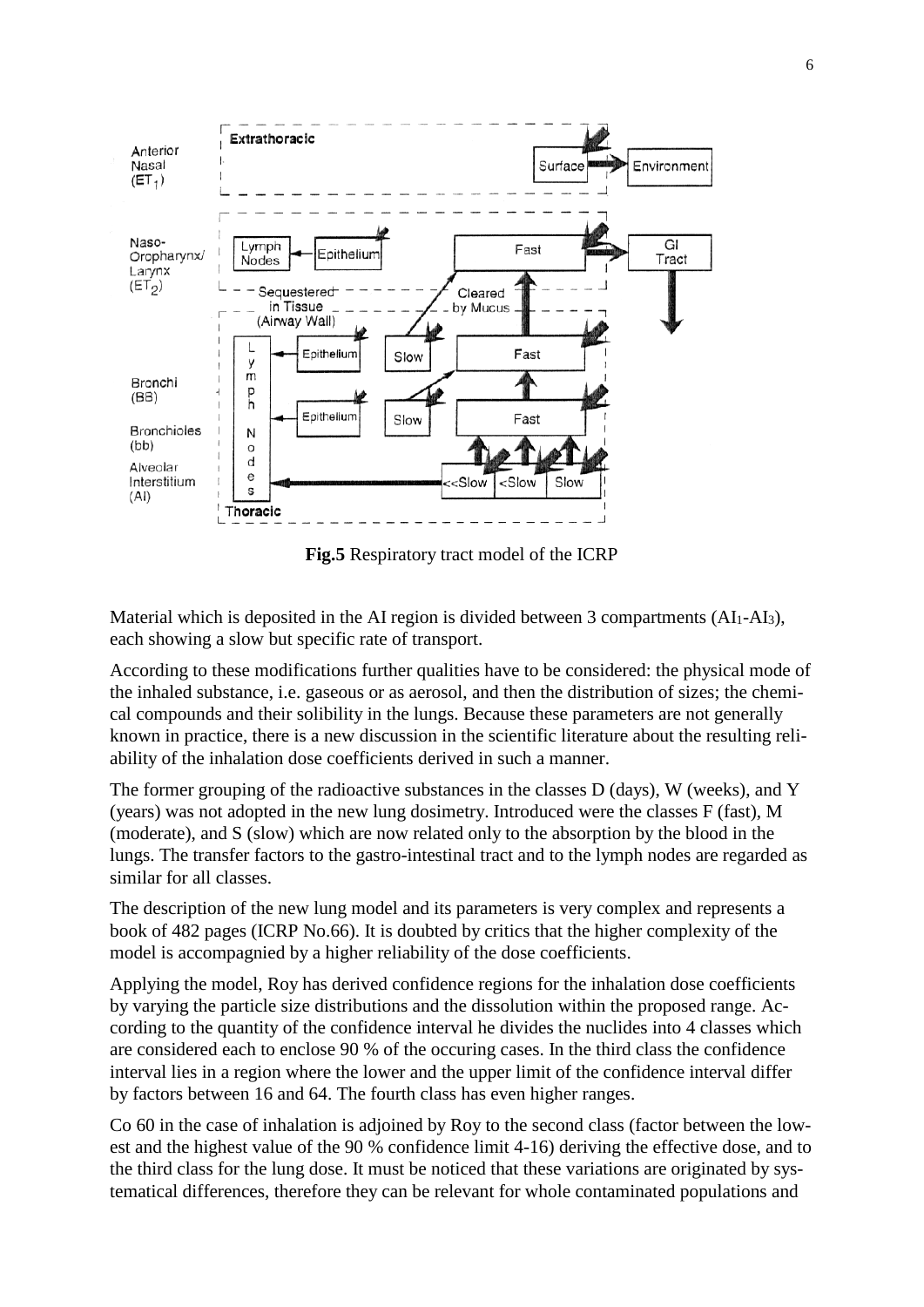not only for single individuals. Additionally, there are individual variations because of physiological parameters as breething frequency and lung volume, which are regarded in ICRP No.71.

Regarding the latter Roy has derived the category one for Co 60 and the effective dose (factor  $<$  4), altogether the factor between the lowest and the highest value for the possible effective dose after the inhalation of the same amount of Co  $60$  would lie in the region  $\langle 16 \text{ until } \langle 64 \rangle$ .

For the inhalation of U-238 in unknown modifications the author also offers considerations, see below.

In consequence to the many discussions in the scientific literature which had been initiated by their revised lung model the ICRP published a supporting guidance in 2002. The purpose is to adopt the model in situations ´*where using specific information can give more accurate or more reliable assessments of intake and/or dose than using reference values….*`

Besides the mentioned problems of the lung model there exists another uncertainty in the dose estimation for alpha-emitting particles, because a process of fragmentation must be considered after the deposition of the aerosols (Diel 1983, Fleischer 1977, Stradling 1978). It was observed after the deposition of <sup>238</sup>PuO<sub>2</sub> particles of diamters  $<$  5 µm that the fraction of the smallest particles  $( \leq 0.001 \,\text{\mu m} )$  increases significantly in the course of time. Therefore the solubility and the transport to the adjoining compartments increases. This effect is explained by the recoil because of the alpha-emission.

### **Dosimetry in the case of ingestion: the absorption fraction**

The dose by ingestion of radionuclides is assumed to be relevant e.g. for the exposure of the population by the normal operation of nuclear establishments.

The absorption of the nuclides from the small intestine by the blood is the most important parameter in estimating the doses (fig.3). The absorption fraction or "gut factor"  $f_1$  is proportional to the organ dose except for the colon and the other excretion organs. There are only few investigations of the absorption in humans. A criticism of the ICRP estimations is done by Fischer et al.:

*"While there are complete data sets available for only few nuclides as e.g. I 131 it is necessary for the must substances to refer to animal experiments or to a few single experiences in humans. Therefore the problem exists that a mean absorption is estimated by the few data without knowing the individual variances of the absorption. Also the dependency of the biokinetic reaction from other parameters as the simultaneous uptake of different substances or the varying metabolism of different compounds of the same substance are not regarded.*

*While the different chemical behaviour is only considered by division into soluble and insoluble compounds in ICRP No.2 there are further distinctions for some nuclides (Co, Sr, Mo, and others) in ICRP No.30.*

*The statistical uncertainty of the absorption fraction remains unconsidered in the recommendations of the ICRP, although it is known that the absorption of radionuclides can be described by statistical distributions."*

The latter was also not altered in the later publications of the ICRP. But there were supplemented age dependencies to the absorption fractions and to the half-lives of the retention in the certain compartments of the body. Whether these assumptions lead, however, to more conservative dose values must be doubted, because it is shown in the literature that the age de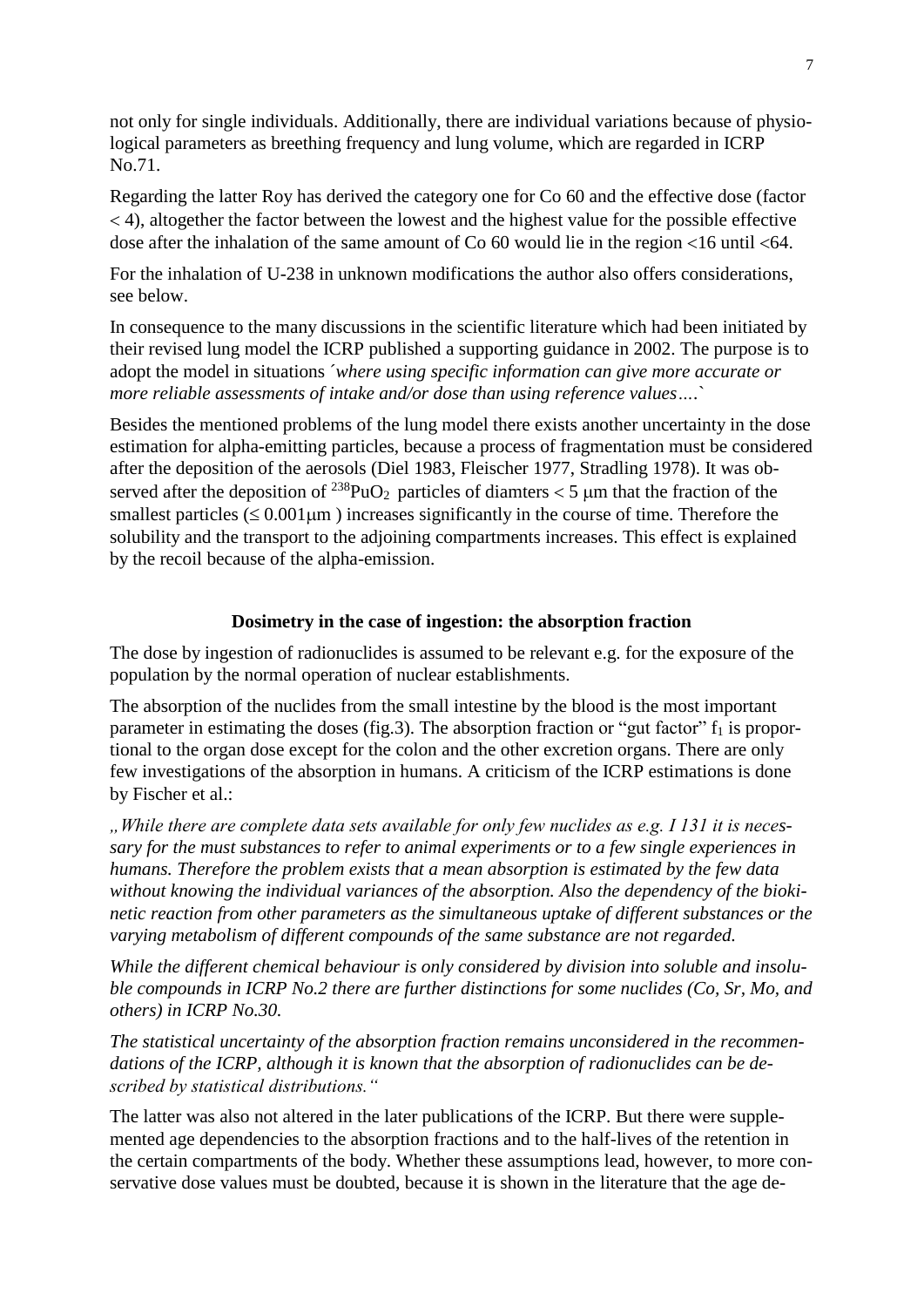pendent differences of the biokinetic parameters result in a range of 2 orders of magnitude for the estimated dose (Taylor 1992) which is not reflected in the documented coefficients.

Fischer et al. have undertaken a study about the absorption of cobalt in the literature. Their results for adults and further ones cited from the German Institute of Energetic and Environmental Research (Steinhilber-Schwab 1978) are to be found in table 2. They are compared there with the valid and former assumed  $f_1$  values of the ICRP and also that derived by the NEA Expert Group on gastrointestinal absorption (NEA/OECD 1988). Compared to the recommended ICRP value for adults, the values of the other authors are higher up to 7 fold.

| Source                  | Chemical compound and amount                        | Fraction f <sub>1</sub> |
|-------------------------|-----------------------------------------------------|-------------------------|
| <b>ICRP</b> No.67       |                                                     | 0.1                     |
| (ICRP No.30)            |                                                     | (0.3)                   |
| <b>NEA/OECD</b><br>1988 |                                                     | 0.3                     |
| Fischer et al.          | organically-complex bound Co as<br>vitamin $B_{12}$ | $0.68 \pm 0.15$         |
|                         | inorganic Co:                                       |                         |
|                         | low amount $( \leq 2 \mu g)$                        | $0.12 \pm 0.16$         |
|                         | high amount $(\geq 1$ mg)                           | $0.36 \pm 0.22$         |
|                         | Co in foodstuffs $(6 \mu g - 8 \mu g)$              | $0.36 - 0.15$           |
| Steinhilber             | inorganic Co                                        | $0.29 - 0.97$           |
| et al.                  | vitamin bound Co (vitamin $B_{12}$ )                | $0.06 - 0.92$           |

**Tab.2** Absorption of cobalt in adults

Therefore, it must be concluded that a conservative dose estimation was not chosen by the ICRP.

A further example for great uncertainties in the knowledge about absorption is given by the element plutonium. For adults, an absorption fraction  $f_1 = 10^{-4}$  was adopted in ICRP No.30 for unknown and mixed Pu compounds. It was increased in ICRP No.48 by a factor of 5. Because of altered assumptions about the retention, however, the ingestion dose for Pu 239 in adults results in a lower value than before (see table 1).

In order to consider the retention of the radionuclides for dose estimation the ICRP assumes that the absorption of the radioactivity from the upper intestine by the body fluids (fig.3) is followed by a parallel influx to several compartments without feedback. These tissues and organs are also divided in a different number of compartments depending on the nuclide. It is assumed that the excretion rate from each compartment is constant and the temporal decrease is proportional to the respectively existing radioactivity. This is described by a chain of differential equations for which the ICRP has published solutions in ICRP No.30.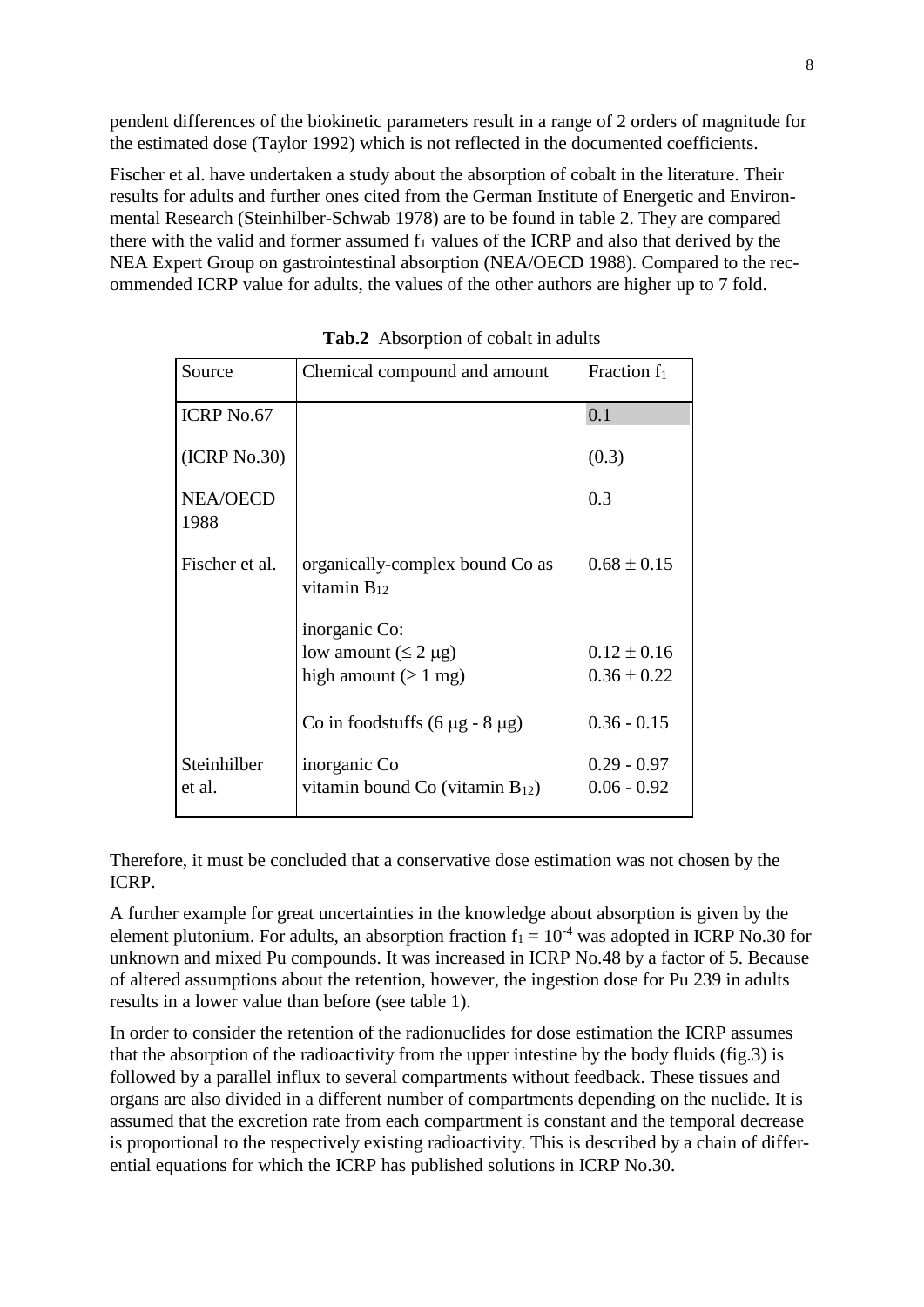The biological half-lives and the absorption fractions which are used in the compartment models can at best be only represented by median values. The results of the calculations will therefore be also median values at best, without any confidence limits. Thus, the correct estimation of an individual dose is not really possible. The calculations are also not suitable to estimate the maximum possible dose of a population for a given environmental contamination. This could only be done by a "worst case" consideration.

## **Dosimetry for the offspring**

The early stages of life are known to be most sensitive for radiation. It was found that fetuses in the first trimester were more sensitive than in the later stages, and it is assumed that fetuses are more sensitive than newborns and the latter more than older sucklings.

It is a basic problem to simulate the early stages by physical modelling because they are small in comparison to the range of the ionising particles and they are rapidly changing by growing and differentiation. Additionally, there is a general lack of knowledge about the metabolism of radionuclides in the mother-child system and the fetal tissues (NCRP No.128, Prosser 1994, Taylor 1991).

The ICRP has published, therefore, dose coefficients for embryos and fetuses not before the year 2001 (ICRP No.88). They are given in Sv/Bq for the offspring dose (embryo, fetus, and newborn) in dependency of the incorporated activity of the mother. The effective dose is derived and the brain dose (because of the experience in Hiroshima and Nagasaki where the central nervous system was found to be most radiation-sensitive between the  $8<sup>th</sup>$  and  $15<sup>th</sup>$  week of development). They are considered for single uptakes at several stages of incorporation and also for chronical uptakes. The mothers are divided in persons from the normal population and in workers.

The ICRP develops the dose coefficients as follows:

- 1. The dose to the embryo from conception until the end of the  $8<sup>th</sup>$  week is taken to be the same as to the maternal uterus.
- 2. For the fetus, from the  $9<sup>th</sup>$  week after conception until birth, the dose is estimated by similar biometric and biokinetic modeling as in children and adults. The influx is taken from the placenta concentration which is derived from that in maternal tissues for intakes before or during pregnancy. The relation between the fetal concentration and that in the placenta is mainly gained by animal data.

The ICRP states that their approach is judged to give conservative dose values. This must, however, be doubted merely because of the fact that at first the maternal concentrations must be estimated with the discussed uncertainties. Furthermore it must be considered that microdosimetric effects with the incorporation of radionuclides may lead to comparatively enormous tissue exposures in the early stages. The U.S. National Council of Radiation Protection and Measurements, who has published a report about the exposure of embryos and fetuses in 1998, draws especially attention to the fact that several of the considered structures are smaller than the pathways of the ionizing particles.

In experiments in mice where pregnant and newborn animals were injected the same Pu concentrations the fetal concentration was much lower (up to 500 fold) than that in the postnatal contaminated offspring. But the fetuses showed much higher damages of the haemopoietic tissues which are related by the authors to the leukaemia risk (Lord 1992). This high fetal sensitivity was found to be specific for alpha-irradiation. Chronical gamma exposure which was applied for comparison showed much lower effect. An RBE between 250 and 360 was esti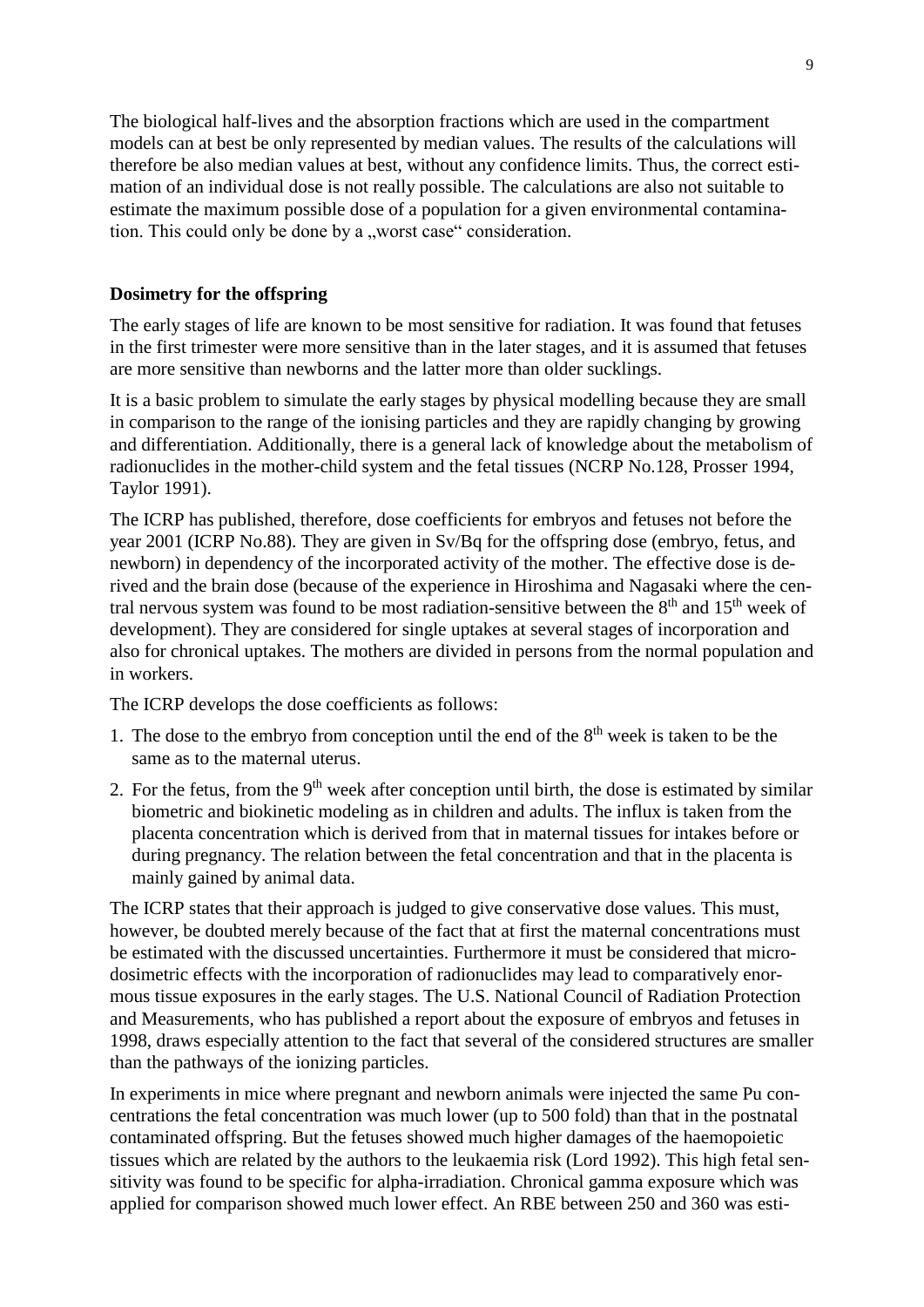mated in this system for alpha-rays (Jiang 1994) which is more than tenfold of the value which is thought to be a conservative approach by the ICRP ( $w_R = 20$ ).

These results could be most relevant in evaluating the effects by contaminations of the environment. The authors had undertaken the studies because of the undissolved problem of the Sellafield leukaemias.

In NCRP No.128, a problem is also seen in the extraembryonal deposition of radionuclides in the uterus - especially in the yolk sac - which was measured for the actinides Pu, Am, Np, and Cm (Sikov 1992). Because the first stages of the haemopoeitic system are generated in the yolk sac and also germ cells, these stem cells which later migrate into the embryo are affected. The exposure of such stem cells was also discussed in connexion with the observed leukaemia clusters near nuclear establishments (Sikov 1992, Stather 1992).

Especially the yolk sac showed high concentrations of Pu in the animal studies with monkeys and rodents (Morgan 1992, Sikov 1992, Stather 1992). The already mentioned damages of the haemopoeitic system in mice by Pu 239 in the early development were observed also for a range of very low incorporation doses (Mason 1989). Therefore, a consideration of the embryonic exposure by this pathway is demanded which was, however, not fulfilled by the ICRP.

## **Dose estimation after uranium inhalation**

The inhalation of the nuclide is assumed to be the critical pathway for U incorporation, because a much faster and more effective elimination from the body is observed in the case of ingestion. The dose coefficients of the U isotopes for inhalation are therefore higher compared to the case of ingestion for about two orders of magnitude (Table 1). The inhalation dose coefficients are also derived for a particle size of 1 AMAD (1 μm) diameter. The assumed properties of uranium compounds are shown in Table 3.

| Absorption type      | $f_1$ | Compound                                                                              |
|----------------------|-------|---------------------------------------------------------------------------------------|
| F                    | 0.020 | Highly soluble compounds:                                                             |
| (fast clearance)     |       | Most hexavalent compounds as pure                                                     |
|                      |       | UO <sub>3</sub> ; UO <sub>2</sub> (NO <sub>3</sub> ) <sub>2</sub> instilled intratra- |
|                      |       | cheally                                                                               |
| M                    | 0.020 | Less soluble compounds:                                                               |
| (moderate clearance) |       | $UO3$ hydrated                                                                        |
|                      |       | $UO2(NO3)2$ in aqueous solution,                                                      |
|                      |       | $U3O8$ sometimes                                                                      |
|                      |       | Hexavalent compounds other than F                                                     |
| S                    | 0.002 | Highly insoluble compounds:                                                           |
| (slow clearance)     |       | as $UO2$                                                                              |
|                      |       | $U_3O_8$ sometimes                                                                    |

**Tab.3** Compounds, lung absorption types, and  $f_1$  values acc. to ICRP (1995) for the calculation of inhalation dose coefficients for uranium

The descendants of uranium contributing to the dose are shown in Tables A, B (Appendix).

The committed dose factors by the European Union Council Directive 96/29 EURATOM for ingested or inhaled uranium by members of the public of different ages are also given in Ta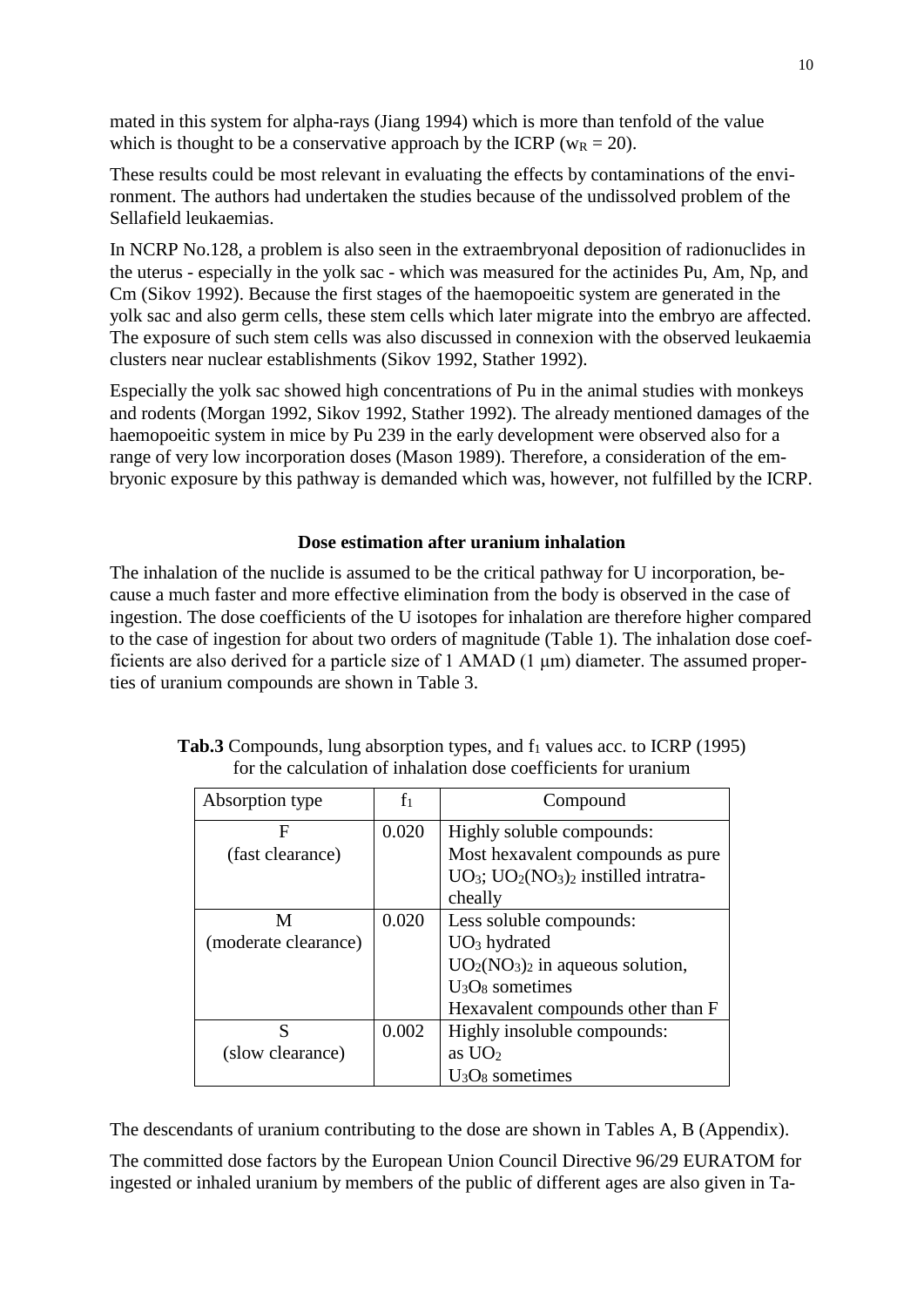bles C, D (Appendix). For inhalation of uranium in absence of specific knowledge about the chemical form the absorption type M is committed by the ICRP (1995), for ingestion

Because of the generation process by nuclear decay the activity of an descendant in the chain can not exceed the mother´s activity.

The overwhelming part of the radiation emitted from the nuclides in the natural U-238 series is emitted from the nuclides that follow after U-234. Compared with the sum of the energy of the alpha radiation emitted per transformation from all isotopes in the U-238 series, the nuclides that follow after U-234 emit about 89 % of the alpha energy, about 58 % of the beta energy, and about 98.6 % of the gamma energy (Table A).

In natural composition the isotope U-238 is accompanied by U-235 which amounts to 0.7 % of the U-238 weight. The emitted radiation energy of the U-235 chain is therefore much lower than from U-238 and its daughters.

The composition of depleted uranium (DU) is quite different. Its origin is the enrichment process of chemically pured uranium for nuclear fuel, separated from all daughter products beyond U-234. After enrichment of the fissile U-235 isotope (usually to 4 % for common light water nuclear power plants) there remains uranium as an depleted by-product. It is also possible that DU originates from the reprocessing of burned nuclear fuel.

The composition of DU in Table 4 considers pure uranium. Th-234 and Pa-234 are the shortlived descendants of U-238 and therefore in activity equilibrium, Th-231 is the short-lived daughter of U-235 (Tables A, B).

| Isotope  | Share         | Specific activity<br>Bq/mg DU |
|----------|---------------|-------------------------------|
| $U-238$  | 99.8000%      | 12.27                         |
| $U-235$  | 0.2000%       | 0.16                          |
| $U-234$  | 0.0010%       | 2.29                          |
| $Th-234$ | <b>Traces</b> | 12.27                         |
| Pa-234   | <b>Traces</b> | 12.27                         |
| $Th-231$ | <b>Traces</b> | 0.16                          |
|          |               | Sum 39.42                     |

**Tab.4** Composition of DU from nuclear fuel production (UNEP 2002)

Uranium occurs naturally in the  $+2, +3, +4, +5$ , and  $+6$  valence states, but it is most commonly found in the hexavalent form. In nature, hexavalent uranium is commonly associated with oxygen as the uranyl ion,  $UO_2^{2+}$ . The different isotopes of uranium are chemically identical and thus exert the same chemical and toxicological effects.

Metallic DU reacts chemically in the same way as metallic uranium, which is considered to be a reactive material. The general chemical character of uranium is that of a strong reducing agent, particularly in aqeous systems. In air at room temperature, solid uranium metal oxidises slowly. It first assumes a golden-yellow colour. As the oxidation proceeds, the film becomes darker, and at the end of three to four weeks the metal appears black (UNEP 2002).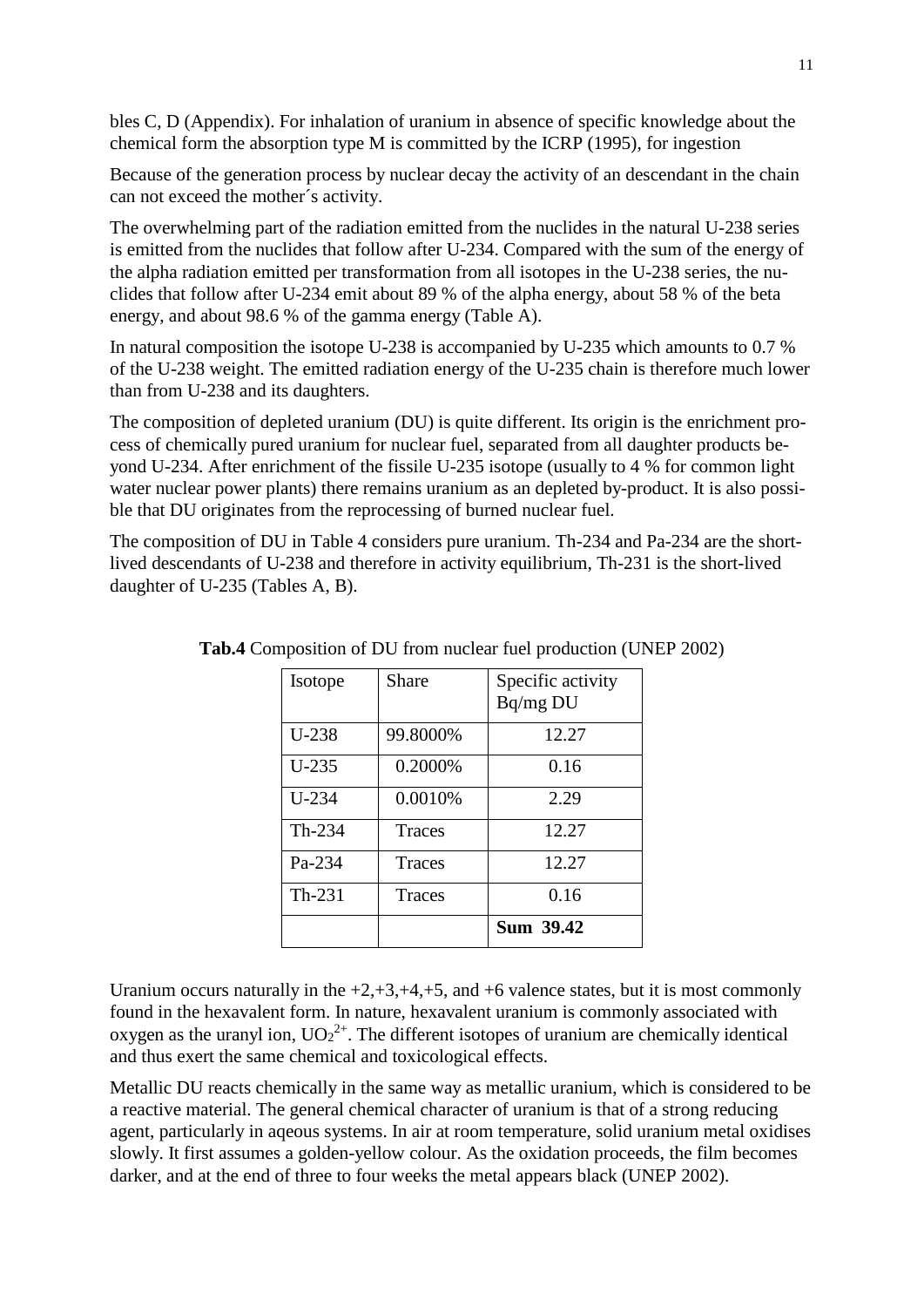Upon oxidation, uranium metal forms  $UO<sub>2</sub>$ . Significant oxidation of  $UO<sub>2</sub>$  does not occur except at temperatures above 275 °C. Uranium oxides are sparingly soluble but in a moist environment will gradually form hydrated oxides. Under such conditions, the addition of 0.75 % titanium to DU metal as used in penetrators appears to slow the oxidation rate.

Microbial action can speed the corrosion of uranium. The corrosion rate is controlled by several variables, including the oxygen content, presence of water, size of metal particles, presence of protecting coatings and the salinity of any water present. The principal factor controlling corrosion is the size of the particles. Small particles of uranium metal, produced by abrasion and fragmentation, corrode rapidly. Large masses of uranium metal corrode very slowly. In the long term, all uranium metal will oxidise to  $U^{4+}$  and  $U^{6+}$ . Studies carried out on penetrators collected by the UNEP DU mission to Kosovo in 2000 showed that impact on the ground causes numerous fine cracks in penetrators. This favors corrosion and dissolution. Rapid dissolution has been further confirmed by studies made on penetrators collected during the UNEP mission to Serbia and Montenegro in 2001 (UNEP 2002).

DU, particularly as a powder, is a pyrophore, which means that it can ignite spontaneously at temperatures of 600-700 °C. When DU burns, the high temperatures oxidise the uranium metal to a series of complex oxides, predominately triuranium octaoxide ( $U_3O_8$ ), but also uranium dioxide (UO<sub>2</sub>) and uranium trioxide (UO<sub>3</sub>).

The dose originated by inhaled DU will therefore strongly depend on the particle sizes and their distribution as well as the different oxidation states of the metal, further on the additional radioactive tracers and possible relics of reprocessing.

Discussing the ICRP respiratory track model for uranium, the author Roy has found the following dependencies: variations of the particle size (the assumed ICRP reference value is for diameter 1  $\mu$ m) between 0.3 – 5  $\mu$ m lead to category 1-2 for the effective doses, lung, and bone surface doses for all ages, that means the relation between the lower and the upper limit goes up to 16. Changing the dissolution type from F, M to highly unsoluble compounds of type S (Table 3) has an enormous influence on the lung doses.

Bolch et al. (2003) have studied the influence of the particle size and deposition fraction in the respiratory tract model for the <sup>238</sup>U compounds  $UO<sub>2</sub>$  and  $U<sub>3</sub>O<sub>8</sub>$  which are assumed to be highly insoluble (Tab.3). They chose the integral number of nuclear disintegrations U(s) in various lung compartments as a measure of exposure to these tissues. The results were again expressed by the relation of the upper to the lower limit of the 95 % confidence interval. For particle sizes  $\langle 5 \rangle$  µm uncertainties in U(s) were highest within the BB (seq) tissues, i.e. where the sequestering of particles occurs in the bronchi (Figs 4, 5). The limits of the confidence interval differ by factors of 20-60. As the particle size approaches 10 μm in size, uncertainties in U(s) within the three thoracic tissue regions approach a factor of 1000 and are dominated by corresponding uncertainties in particle deposition.

In order to reach more transparency about the confidence limits of the uranium dose estimation when it has passed the lungs, an introduction to the modeling assumptions for this element is given by Leggett (1994). Uranium is primarely considered as similar to the alkaline earths. The ICRP has developed a special biokinetic model for this group of elements (Ca, Sr, Ba, Ra) because of their bone-seeking behaviour. A specialty of the model is the division of the bones in several compartments.

The biokinetic model for uranium used in ICRP Publication 69 (1995) based on the work of Leggett is shown in Fig.6. In a later publication he discusses the biokinetic models in general and also the variability of the occuring parameters for uranium.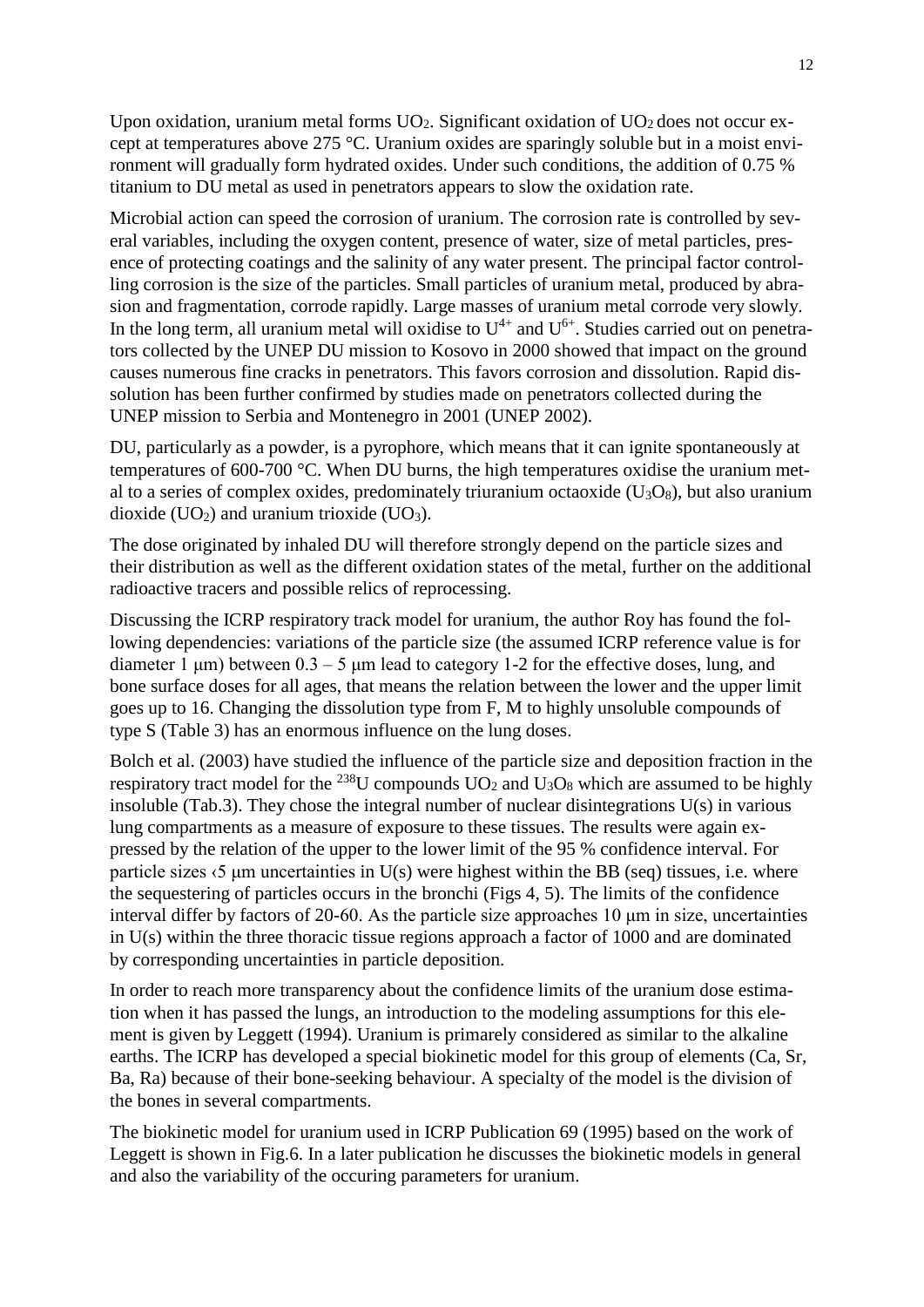A range of confidence limits for evaluating the exposures of children and adults from DU was not yet derived in the literature, also not for fetuses.

#### **Conclusions**

The dose coefficients of the ICRP have been adopted by the national governments in every stage of their development without restriction. Only in the last years there were increasing demands on confidence limits in the scientific literature.

The chain of uncertain approaches is already beginning with the physical modeling of the organs and tissues because of the individual variation of the compartment shape and mass (which is the denominator of the dose term). Examples for children and adults showed variations up to a factor of 7 (Fischer et al. 1982). Even higher uncertainties are generated by the different metabolic turnovers of the substance in the system which can lead to dose underestimations of 2 orders of magnitude for several radionuclides.



**Fig.6** ICRP biokinetic model for uranium

It is usually claimed by the advocates of the ICRP concepts that the models produce a conservative result, they maintain that many unfavourable assumptions are included. There is, f. i., a possible overestimation for those adults who are older than 18 years at the time of incorporation, because a period of further 52 years of lifetime is included in the dose coefficient. This is, however, realistic in individual cases, and if the effective half-lives of the nuclides are short compared to the lifetime this effect is neglectable and not suitable for compensating deficits in the simulation of the biochemical or biokinetic behaviour.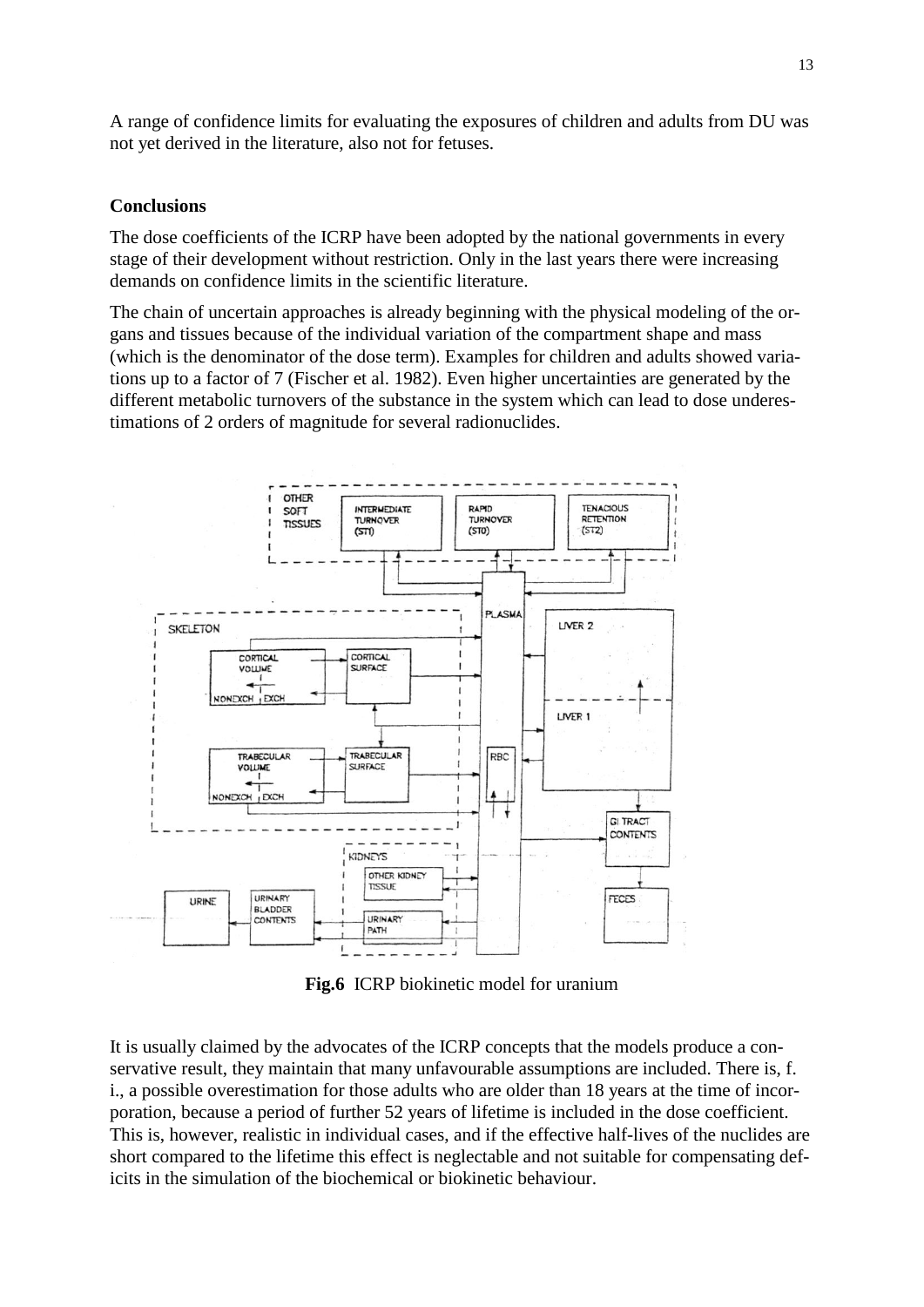It has not been proven by the ICRP that a more confidential dose estimate is gained for the collective dose by averaging about a great number of individuals using the recommended dose coefficient, this cannot be guaranteed by the choice of the data and because of the possibility of systematic errors in the modeling. In many cases, a conservative procedure would demand a maximum estimate of the possible exposures because of lacking knowledge.

Special problems arise with the use of the ICRP dose coefficients for embryos and fetuses because the most uncertain estimates are evidently applied to the most sensitive systems. Based on the placenta concentrations after incorporation by the mother the uncertainties of the adult transfer simulation are transmitted. The structures in the early development stages are hardly to simulate because they are very small and rapidly changing. Therefore, not only the assumed metabolism of the nuclides but also the physical model is questionable. Enrichments and inhomogenous distributions of particle emitters in the structures and the neighbouring tissues are not considered even if they have been found in animal experiments as in the case of plutonium.

The ICRP dose coefficients should therefore be applied with caution. They are not sufficiently exact to exclude radiation effects by environmental contaminations.

#### **References**

- Austin, A.L., Lord, B.I., Ellender, M., Haines, J.W., Harrison, J.D.: Microdosimetry for leukaemogenic target cells for bone-incorporated alpha-emitting radionuclides. Radiat. Prot. Dosim. 79 (1998) 391-394
- Bolch, W.E., Huston, T.E., Farfan, E.B., Vernetson, W.G.: Influences of parameter uncertainties within the ICRP-66 respiratory tract model: particle clearance. Health Physics 84 (2003) 421-435
- Diel, J.H., Mewhinney, J.A.: Fragmentation of inhaled <sup>238</sup>PuO<sub>2</sub> particles in lung. Health Physics 44 (1983) 135-143
- Fell, T.P., Harrison, J.D., Leggett, R.W.: A model for the transfer of calcium and strontium to the fetus. Radiat. Prot. Dosim. 79 (1998) 311-315
- Fischer, H., Hettwig, B., Urbach, M.: Strahlenbelastung durch inkorporierte Radionuklide. University of Bremen. Information zu Energie und Umwelt Teil A Nr. 15, Bremen 1982
- Fleischer, R.I., Raabe, O.G.: Fragmentation of respirable PuO<sup>2</sup> particles in water by alpha decay a mode of "dissolution". Health Physics 32 (1977) 253-257
- Int. Atomic Energy Agency, IAEA Technical Report Series No 142: Inhalation risk from radioactive contaminants. STI/DOC 10:142, Wie 1973
- ICRP No.2. Int. Commission on Radiological Protection: Recommendations of the ICRP, Report of Committeee II on Permissible Dose for Internal Radiation, ICRP-Publ. 2, Pergamon Press, London 1960
- ICRP No.20. Int. Commission on Radiological Protection: Alkaline Earth Metabolism in Adult Man, ICRP-Publ. 20, Pergamon Press, Oxford 1973
- ICRP No.30. Int. Commission on Radiological Protection: Limits for Intakes of Radionuclides by Workers. Part 1. ICRP-Publ. 30, Ann. ICRP 2 (1979) No.3/4
- ICRP No.38. Int. Commission on Radiological Protection: Radionuclide transformations. Energy and intensity of emissions. Ann. ICRP 11-13 (1983)
- ICRP No.48. Int. Commission on Radiological Protection: The metabolism of Plutonium and related elements. ICRP-Publ. 48, Ann. ICRP 16 (1986) No.2/3
- ICRP No.56. Int. Commission on Radiological Protection: Age-dependent doses to members of the public from intake of radionuclides. Part 1. ICRP Publ. 56, Ann. ICRP 20 (1989) No.2
- ICRP No.66. Int. Commission on Radiological Protection: Human Respiratory Tract Model for Radiological Protection. ICRP-Publ.66, Ann. ICRP 24 (1994) No.1/3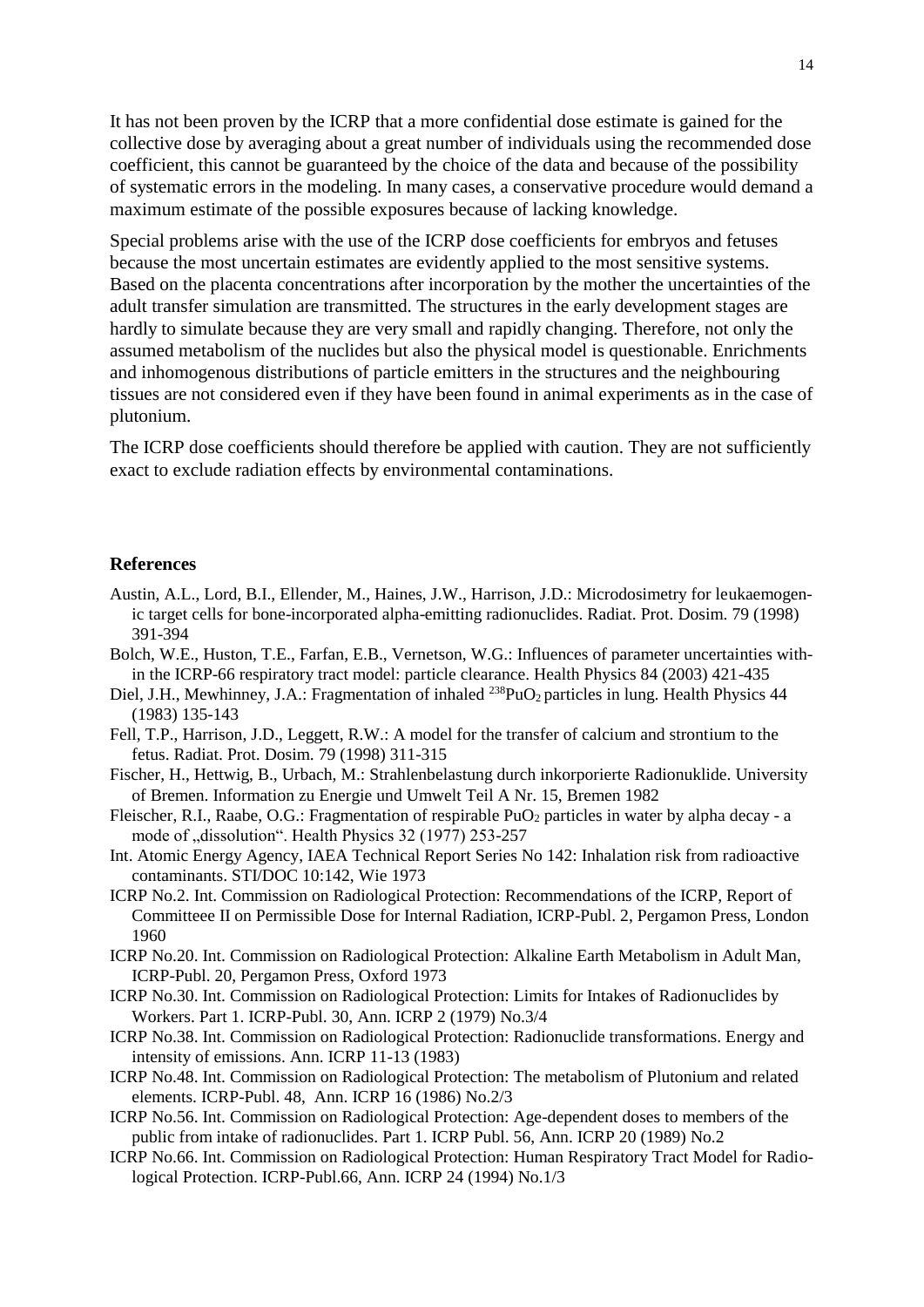- ICRP No.67. Int. Commission on Radiological Protection: Age-dependant doses to members of the public from intake of radionuclides. Part 2. Ingestion dose coefficients. ICRP Publ. 67, Ann. ICRP 23 (1993) No.3/4
- ICRP No.69. Int. Commission on Radiological Protection: Age-dependant doses to members of the public from intake of radionuclides. Part 3. Ingestion dose coefficients. ICRP-Publ. 69, Ann. ICRP 25 (1995) No.1
- ICRP No.71. Int. Commission on Radiological Protection: Age-dependant doses to members of the public from intake of radionuclides. Part 4. Inhalation dose coefficients. ICRP-Publ. 71, Ann. ICRP 25 (1995) No.3/4
- ICRP No.88. Int. Commission on Radiological Protection: Doses to the embryo and fetus from intakes of radionuclides by the mother. ICRP Publ. 48, Ann. ICRP 31 (2001) No.1/3
- ICRP: Guide for the practical application of the ICRP human respiratory tract model. ICRP Supporting Guidance 3. Ann. ICRP 32 (2002) No.1/2
- Jiang, T.-N., Lord, B.I., Hendry, J.H.: Alpha particles are extremely damaging to developing hemopoiesis compared to gamma irradiation. Radiat. Res. 137 (1994) 380-384
- Leggett, R.W.: Basis for the ICRP`s age-specific biokinetic model for uranium.
- Leggett, R.W., Bouville, A., Eckerman, K.F.: Reliability of the ICRP´s systemic biokinetic models. Radiat. Prot. Dos. 79 (1998) 335-342
- Leggett, R.W.: Reliability of the ICRP`s dose coefficients for members of the public. 1. Sources of uncertainty in the biokinetic models. Radiation Protection Dosimetry 95 (2001) 199-213
- Lord, B.I., Mason, T.M., Humphreys, E.R.: Age-dependent uptake and retention of <sup>239</sup>Pu: its relationship to haemopoietic damage. Radiat. Prot. Dosim. 41 (1992) 163-167
- Mason, T.: A study of the effects of perinatal plutonium contamination on the development of haemopoietic tissues. Manchester University 1989, Ph. D. Thesis
- Morgan, A., Harrison, J.D., Stather, J.W.: Estimation of embryonic and fetal doses from 239Pu. Health Phys. 63 (1992) 552-559
- NCRP Report No.128, National Council on Radiation Protection and Measurements: Radionuclide Exposure of the Embryo/Fetus. Bethesda 1998
- NEA/OECD Committee on Radiation Protection and Public Health. Report of an Expert Group on Gut Transfer Factors. NEA/OECD Report, Paris, 1988
- Prosser, S.L., McCarthy, W., Lands, C.: The Plutonium content of human fetal tissue and implications for fetal dose. Radiat. Prot. Dosim. 55 (1994) 49-55
- Roy, M.A.: Reliability of dose coefficients calculated with the respiratory tract model of the ICRP. Radiat. Prot. Dos. 79 (1998) 237-240
- Sikov, M.R., Hui, T.E.: Contribution of Maternal Radionuclide Burdens to Prenatal Radiation Doses, NUREG/CR-5631 Rev.2, PNL-7445 (National Technical Information Service, Springfield, Virginia) cited from Lord et al. 1992
- Sikov, M.R.: Hazards and risks from prenatal irradiation: emphasis on internal radionuclide exposures. Radiat. Prot. Dosim. 41 (1992) 265-272
- Stather, J.W., Harrison, J.D., Kendall, G.M.: Radiation doses to the embryo and fetus following intakes of radionuclides by the mother. Radiat. Prot. Dosim. 41 (1992) 111-118
- Steinhilber-Schwab, B., Teufel, D.: Zur Abschätzung der Resorption von Radionukliden aus dem Gastro-Intestinal-Trakt ins Blut. Beitrag zur Teilstudie 26 der Modellstudie Radioökologie Biblis. IFEU-Institut für Energie- und Umweltforschung, Heidelberg 1978
- Taylor, D.M.: Why is age-dependant dosimetry important? Radiat. Prot. Dos. 41 (1992) 51-54
- Taylor, D.M. Gerber, G.B., Stather, J.B. (Eds.): Age-dependent factors in the biokinetics and dosimetry of radionuclides. Proceed. Workshop in Schloß Elmau 5.-8-11-1991, Radiat. Prot. Dosim. 41 No.2-4, 1992
- UNEP United Nations Environmental Programme: Depleted uranium in Serbia and Montenegro. Postconflict environmental assessment. Nairobi 2002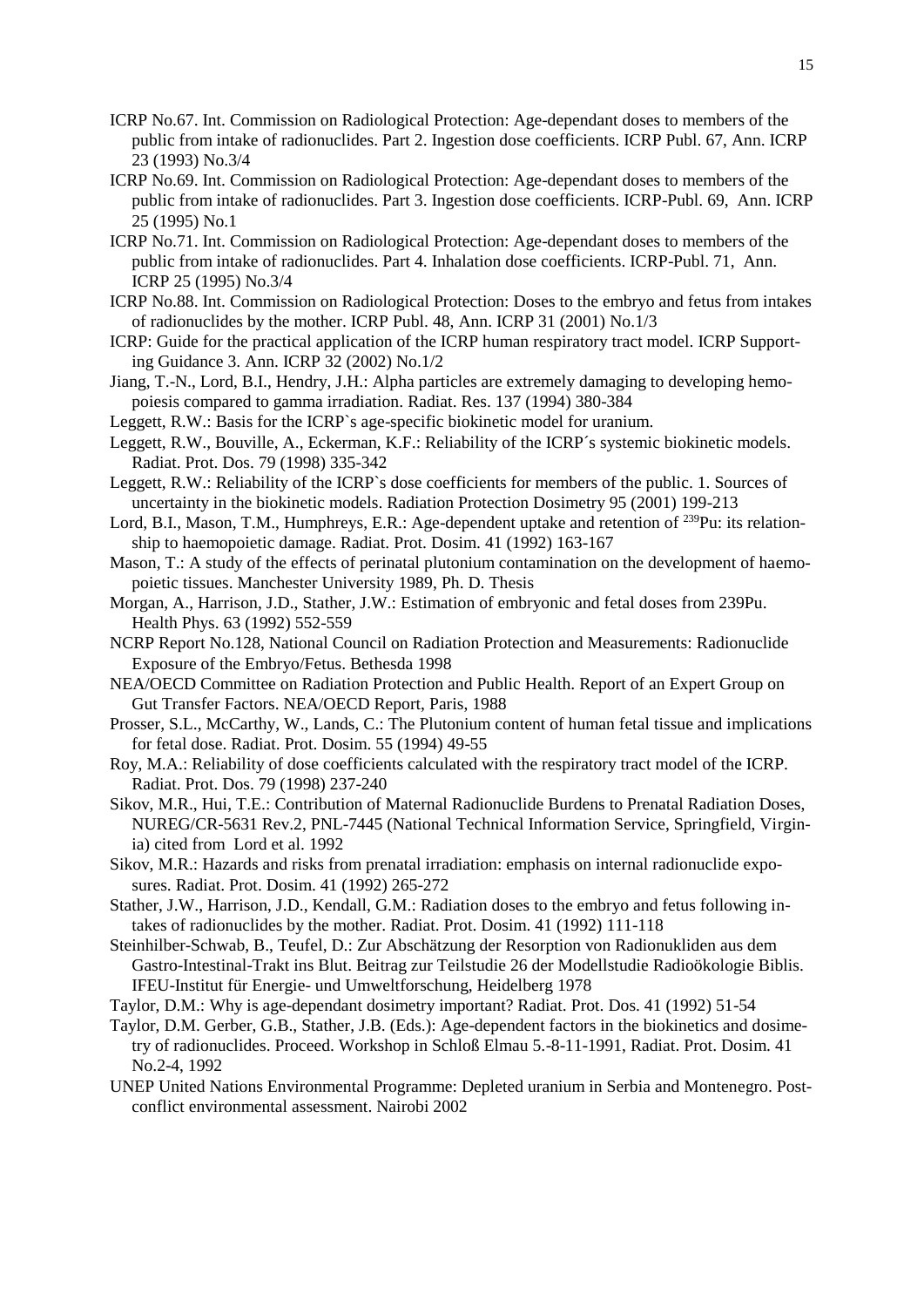# **Appendix**

**Tab.A** Uranium-238 series (ICRP, 1983)

| Nuclide             | Type of           | Half-life         | Average emitted energy per |                |                |  |  |  |  |
|---------------------|-------------------|-------------------|----------------------------|----------------|----------------|--|--|--|--|
|                     | decay             |                   |                            | transformation |                |  |  |  |  |
|                     |                   |                   | Alpha energy               | Beta energy    | Gamma          |  |  |  |  |
|                     |                   |                   | MeV                        | MeV            | energy MeV     |  |  |  |  |
| $U-238$             | $\alpha$          | 4.469 $10^9$ y    | 4.26                       | 0.010          | 0.001          |  |  |  |  |
| Th-234              | $\beta$           | 24.1 d            |                            | 0.059          | 0.009          |  |  |  |  |
| Pa-234m (99.84 %) + | $\beta$           | $1.17$ min        |                            | 0.820          | 0.013          |  |  |  |  |
| Pa-234 (0.16%)      | β                 | 6.7 <sub>h</sub>  | $\overline{\phantom{a}}$   |                |                |  |  |  |  |
| $U-234$             | $\alpha$          | 2.45 $10^5$ y     | 4.84                       | 0.013          | 0.002          |  |  |  |  |
| Th-230              | $\alpha$          | 7.54 $10^4$ y     | 4.74                       | $\overline{a}$ | 0.002          |  |  |  |  |
| Ra-226              | $\alpha$          | 1600y             | 4.86                       | $\overline{a}$ | 0.007          |  |  |  |  |
| Rn-222              | $\alpha$          | 3.824d            | 5.59                       |                | $\frac{1}{2}$  |  |  |  |  |
| Po-218 $\downarrow$ | $\alpha (99\%) +$ | 3.05 min          | 6.11                       |                |                |  |  |  |  |
|                     | $\beta(0.02\%)$   |                   |                            |                |                |  |  |  |  |
| At-218 (0.02%)      | $\alpha$          | 1.6s              | 6.82                       | 0.04           | $\blacksquare$ |  |  |  |  |
|                     |                   |                   |                            |                |                |  |  |  |  |
| Pb-214 (99.98%) ↓   | $\beta$           | 26.8 min          | $\overline{a}$             | 0.291          | 0.284          |  |  |  |  |
| $Bi-214$            | $\beta(99\%) +$   | 19.9 min          |                            | 0.648          | 1.46           |  |  |  |  |
|                     | $\alpha(0.04\%)$  |                   |                            |                |                |  |  |  |  |
| Po-214 (99.98%)     | $\alpha$          | $1.64~10^{-4}$ s  | 7.83                       |                |                |  |  |  |  |
|                     |                   |                   |                            |                |                |  |  |  |  |
| $Tl-210(0.02\%)$    | $\beta$           | $1.3 \text{ min}$ | $\overline{a}$             |                | $\equiv$       |  |  |  |  |
| Pb-210              | β                 | 22.3 y            |                            | 0.020          | 0.047          |  |  |  |  |
| <b>Bi-210</b>       | β                 | 5.01 <sub>d</sub> |                            | 0.389          | $\overline{a}$ |  |  |  |  |
| Po-210              | $\alpha$          | 138.4 d           | 5.40                       |                | $\frac{1}{2}$  |  |  |  |  |
| Pb-206              |                   | Stable            |                            |                |                |  |  |  |  |
| h hours<br>d days   | min minutes       |                   | s seconds                  | y years        |                |  |  |  |  |

# **Tab.B** Uranium-235 series (ICRP, 1983)

| Nuclide                     | Type of           | Half-life                     | Average emitted energy per |                |                          |  |  |
|-----------------------------|-------------------|-------------------------------|----------------------------|----------------|--------------------------|--|--|
|                             | decay             |                               |                            | transformation |                          |  |  |
|                             |                   |                               | Alpha energy               | Beta energy    | Gamma                    |  |  |
|                             |                   |                               | MeV                        | MeV            | energy MeV               |  |  |
| $U-235$                     | $\alpha$          | 7.04 $10^8$ y                 | 4.47                       | 0.048          | 0.154                    |  |  |
| Th-231                      | ß                 | 25.52h                        | $\overline{\phantom{a}}$   | 0.163          | 0.026                    |  |  |
| Pa-231                      | ß                 | 3.28 $10^4$ y                 | $\overline{\phantom{a}}$   | 0.063          | 0.048                    |  |  |
| Ac-227                      | $\alpha$ (1.38%)+ | 21.77 y                       | 0.069                      |                | 0.069                    |  |  |
|                             | $\beta$ (98.6%)   |                               |                            | 0.016          |                          |  |  |
| Th-227 $(98.6\%) +$         | $\alpha$          | 18.72 d                       | 5.95                       | 0.046          | 0.106                    |  |  |
| Fr-223 (1.38%) $\downarrow$ | β                 | $21.8 \text{ min}$            |                            | 0.391          | 0.059                    |  |  |
| Ra-223                      | $\alpha$          | 11.43 d                       | 5.75                       | 0.075          | 0.133                    |  |  |
| Rn-219                      | $\alpha$          | 3.96 s                        | 6.88                       |                | 0.058                    |  |  |
| $Po-215$                    | $\alpha$          | $1.78 \; 10^{-3} \; \text{s}$ | 7.52                       |                |                          |  |  |
| $Pb-211$                    | $\beta$           | 36.1 min                      |                            | 0.454          | 0.053                    |  |  |
| Bi-211                      | $\alpha$ (99.7%)+ | $2.14 \text{ min}$            | 6.68                       |                | 0.047                    |  |  |
|                             | $\beta(0.28%)$    |                               |                            |                |                          |  |  |
| Po-211 $(0.28%) +$          | $\alpha$          | 0.516 s                       | 0.021                      |                |                          |  |  |
| Tl-207 (99.7%) $\downarrow$ | β                 | 4.77 min                      | $\overline{\phantom{a}}$   | 0.492          | $\overline{\phantom{a}}$ |  |  |
| Pb-207                      |                   | Stable                        |                            |                |                          |  |  |